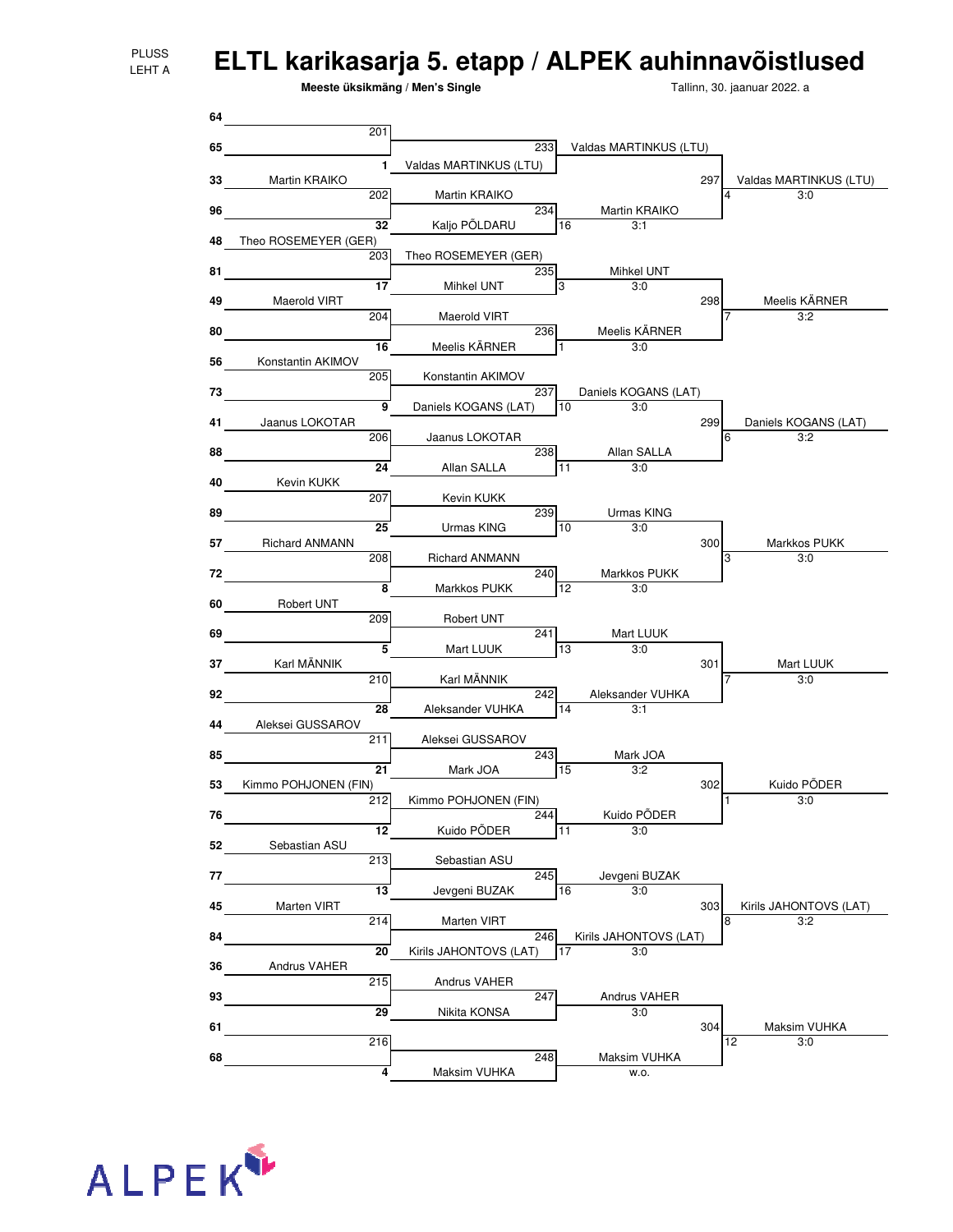

PLUSS LEHT B

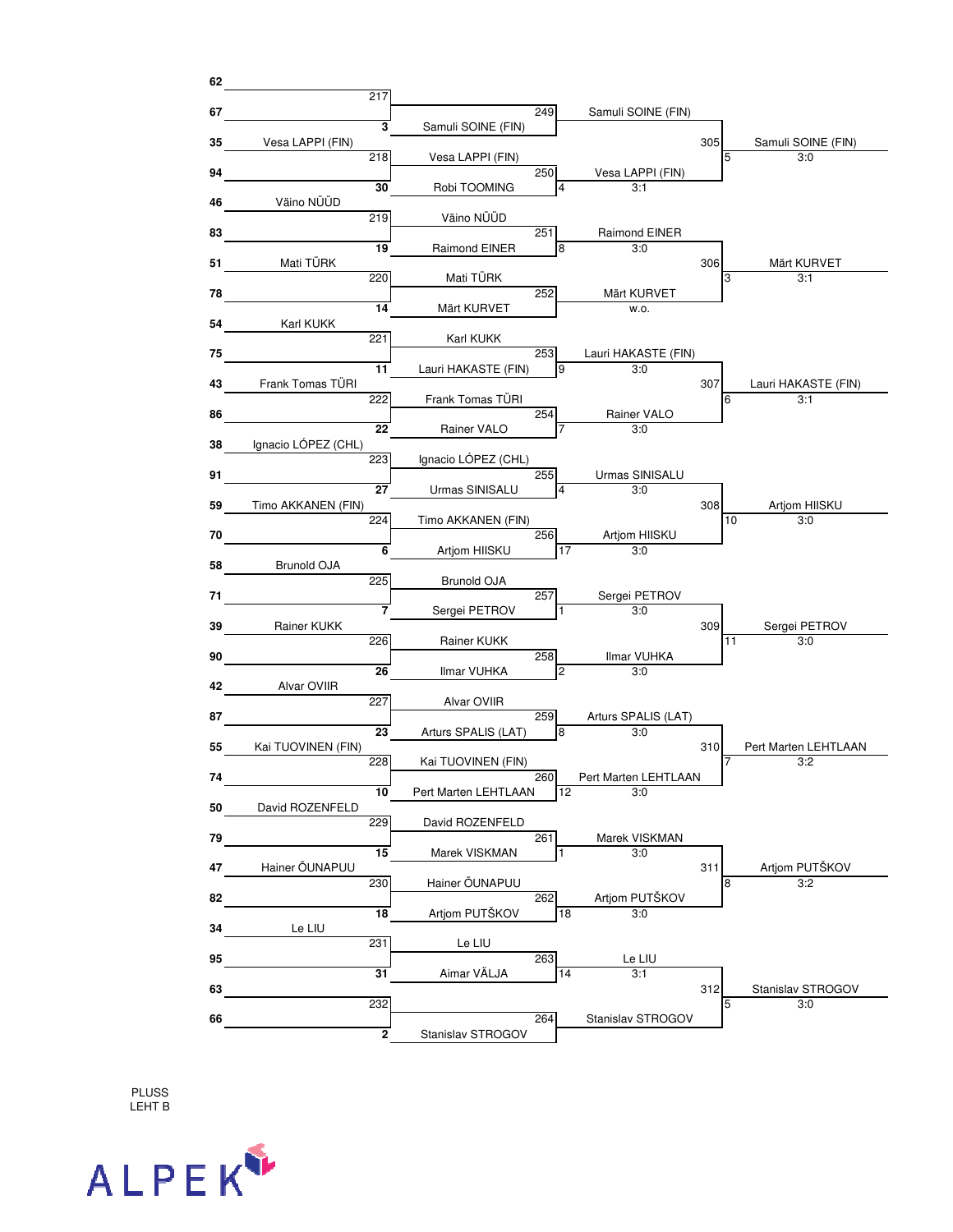

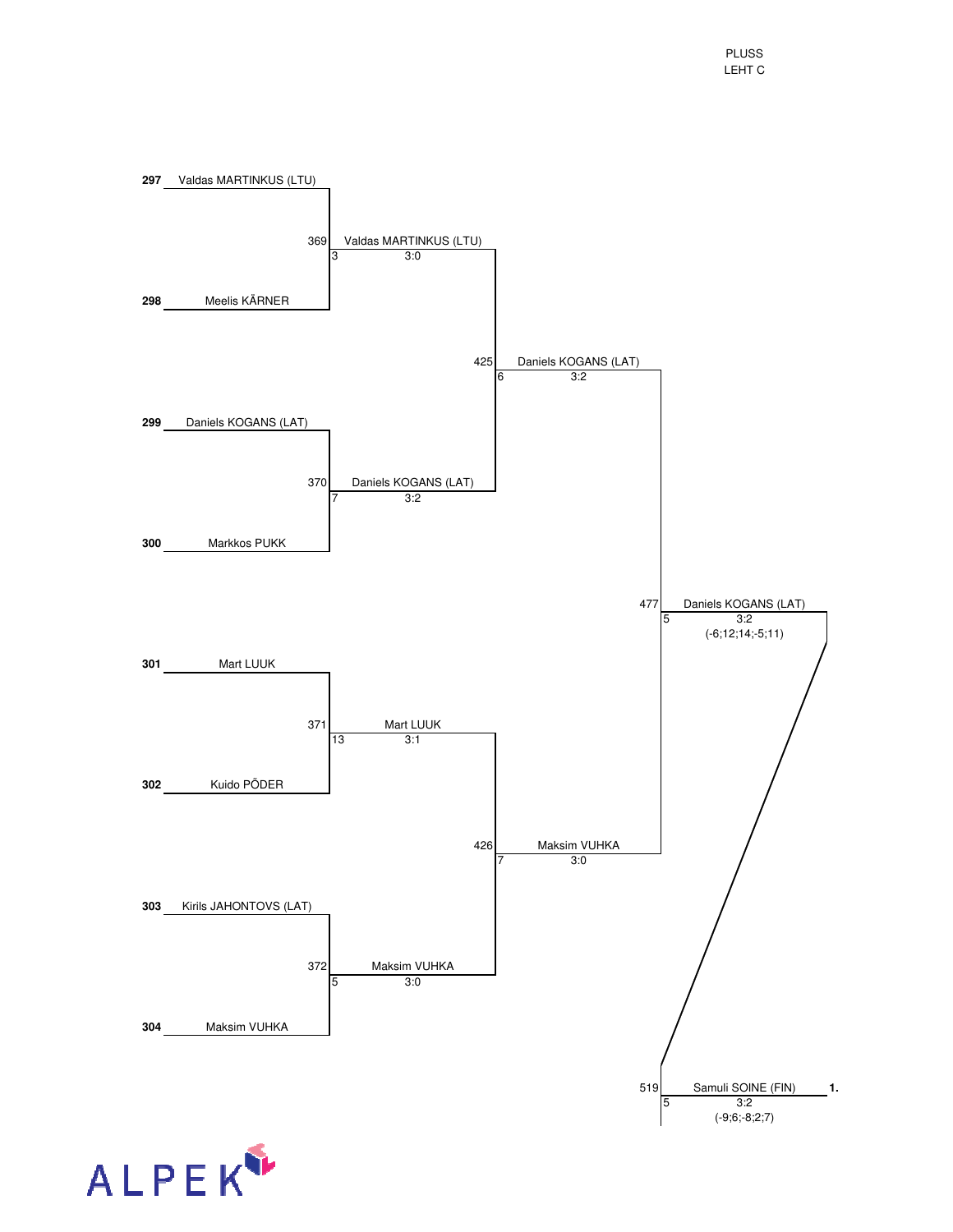

PLUSS LEHT D

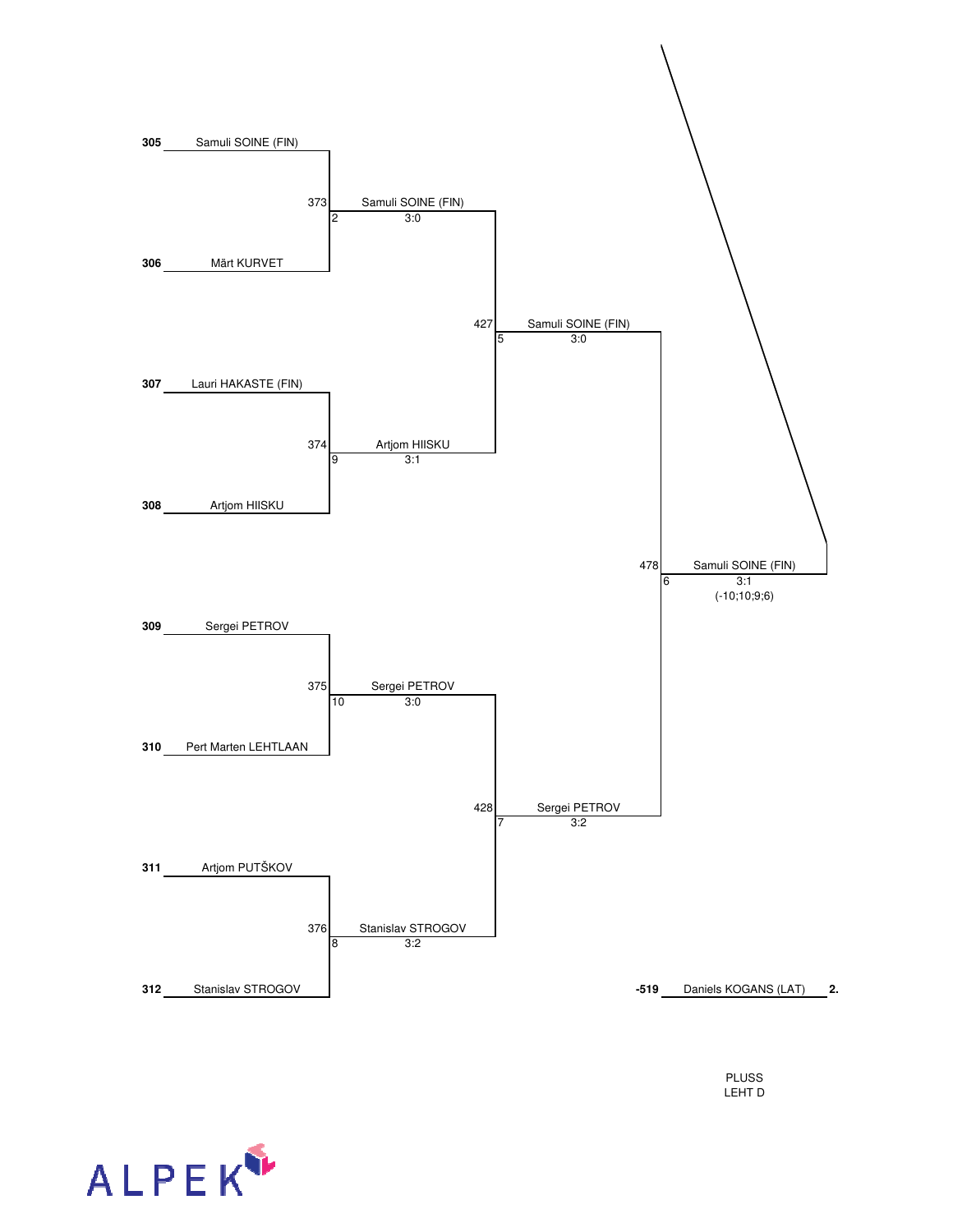MIINUS LEHT A

**ELTL karikasarja 5. etapp / ALPEK auhinnavõistlused**

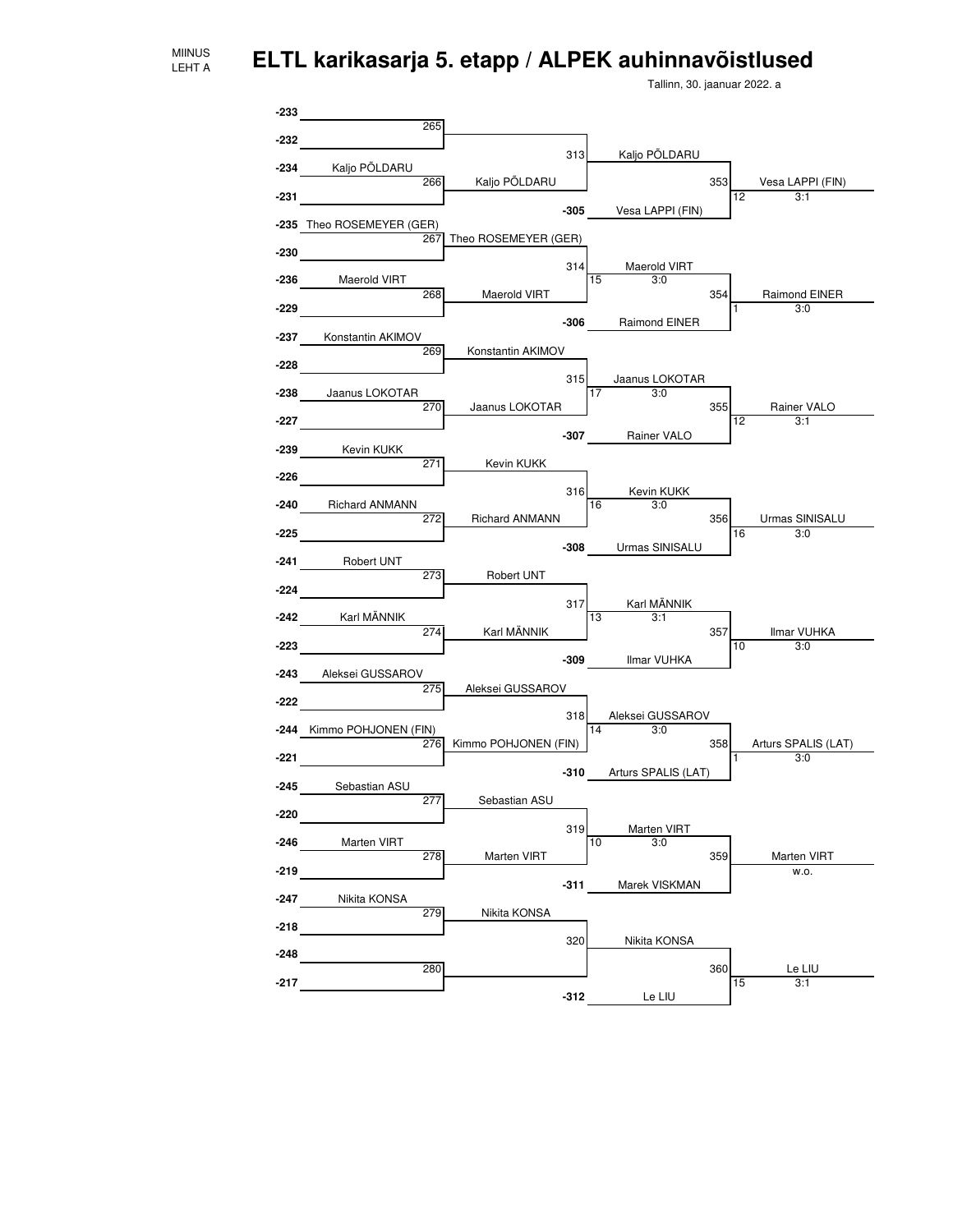

MIINUS LEHT B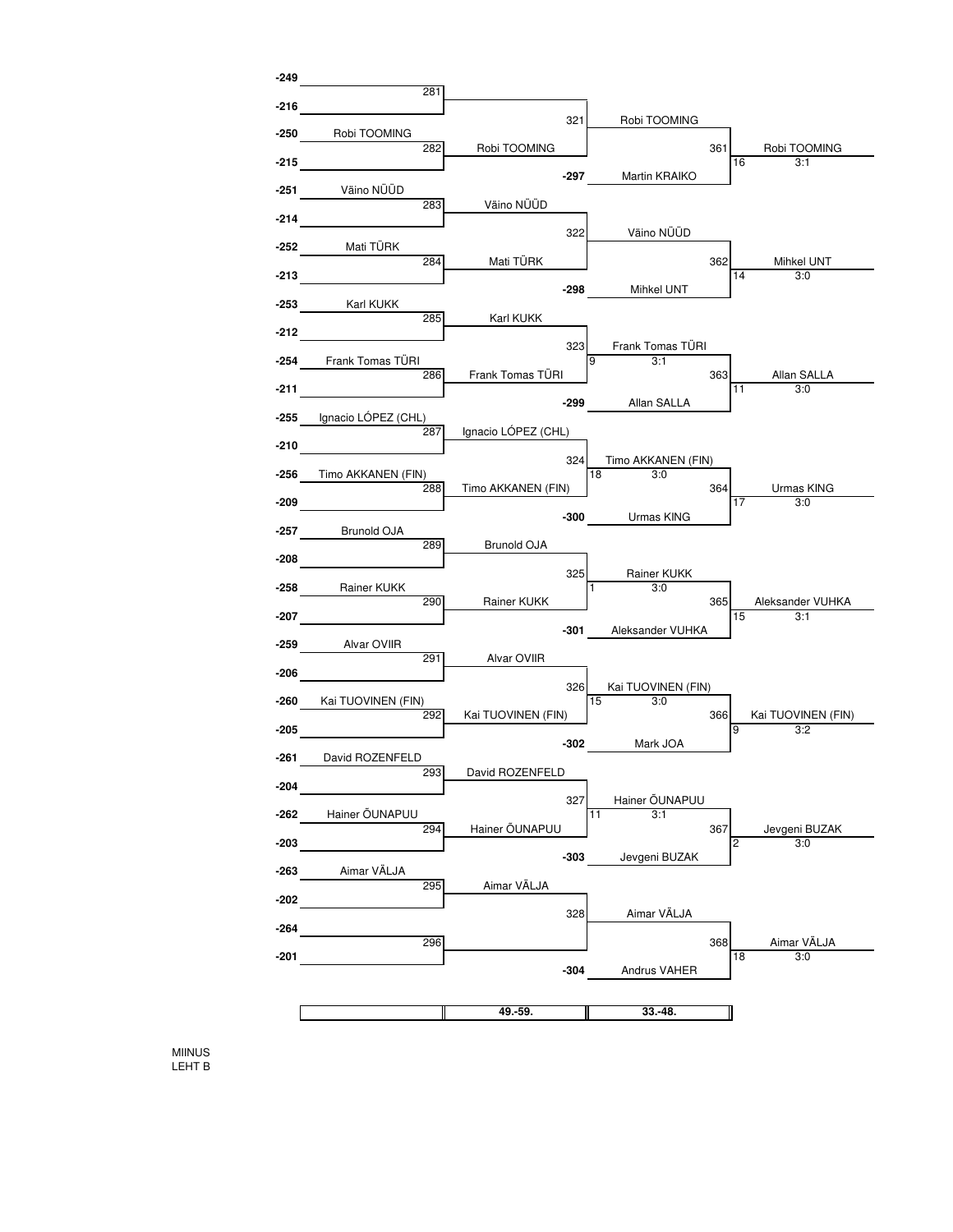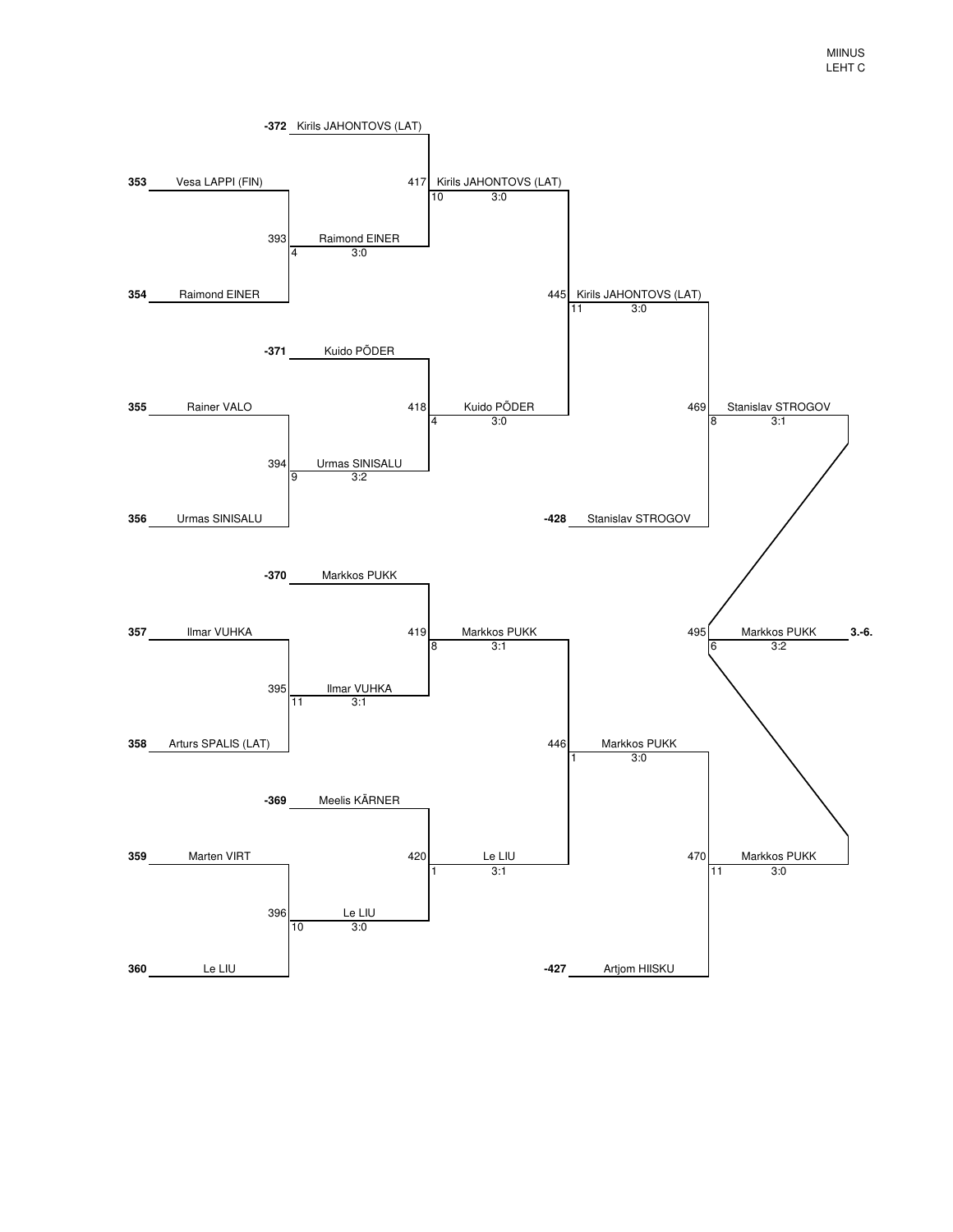

MIINUS LEHT D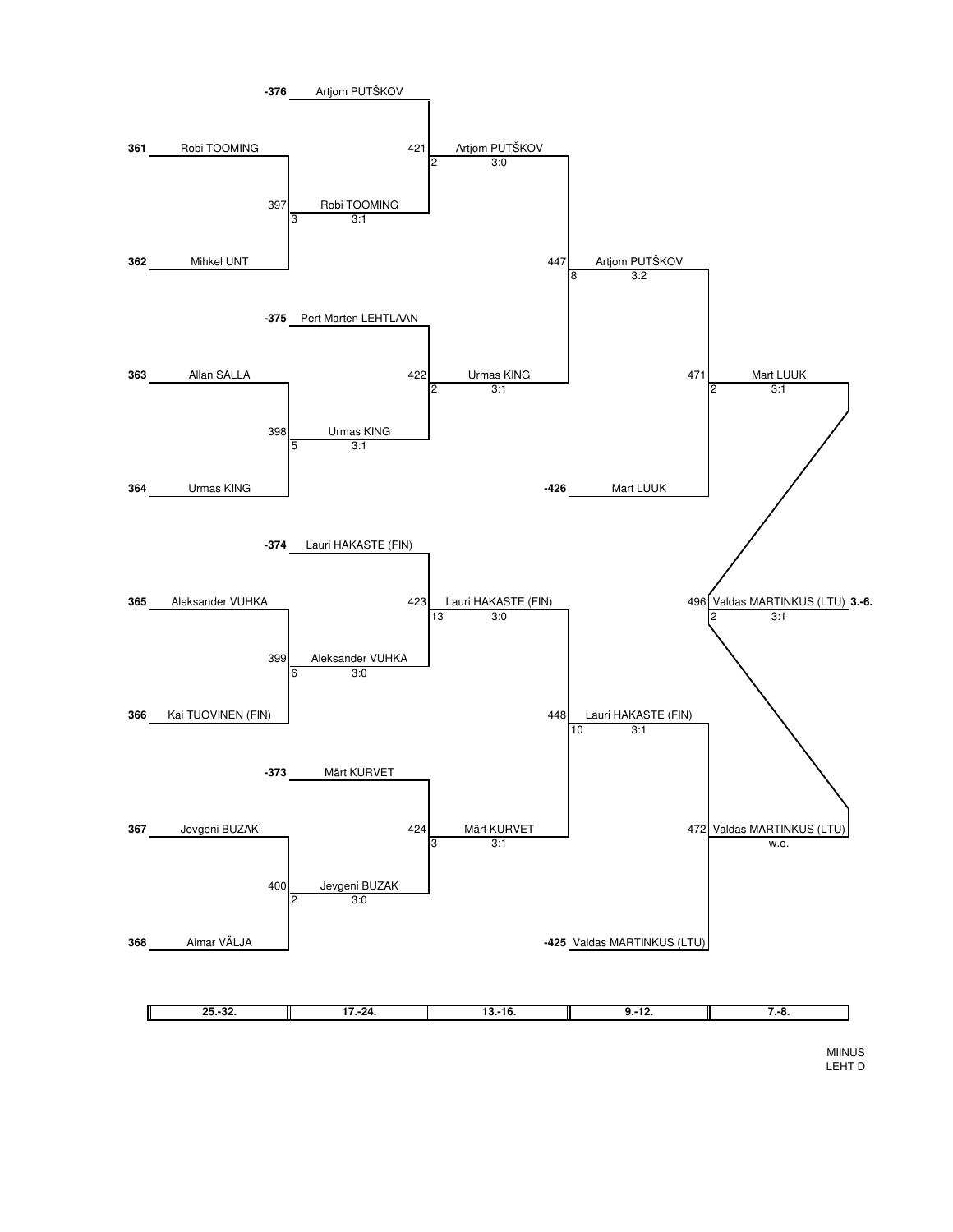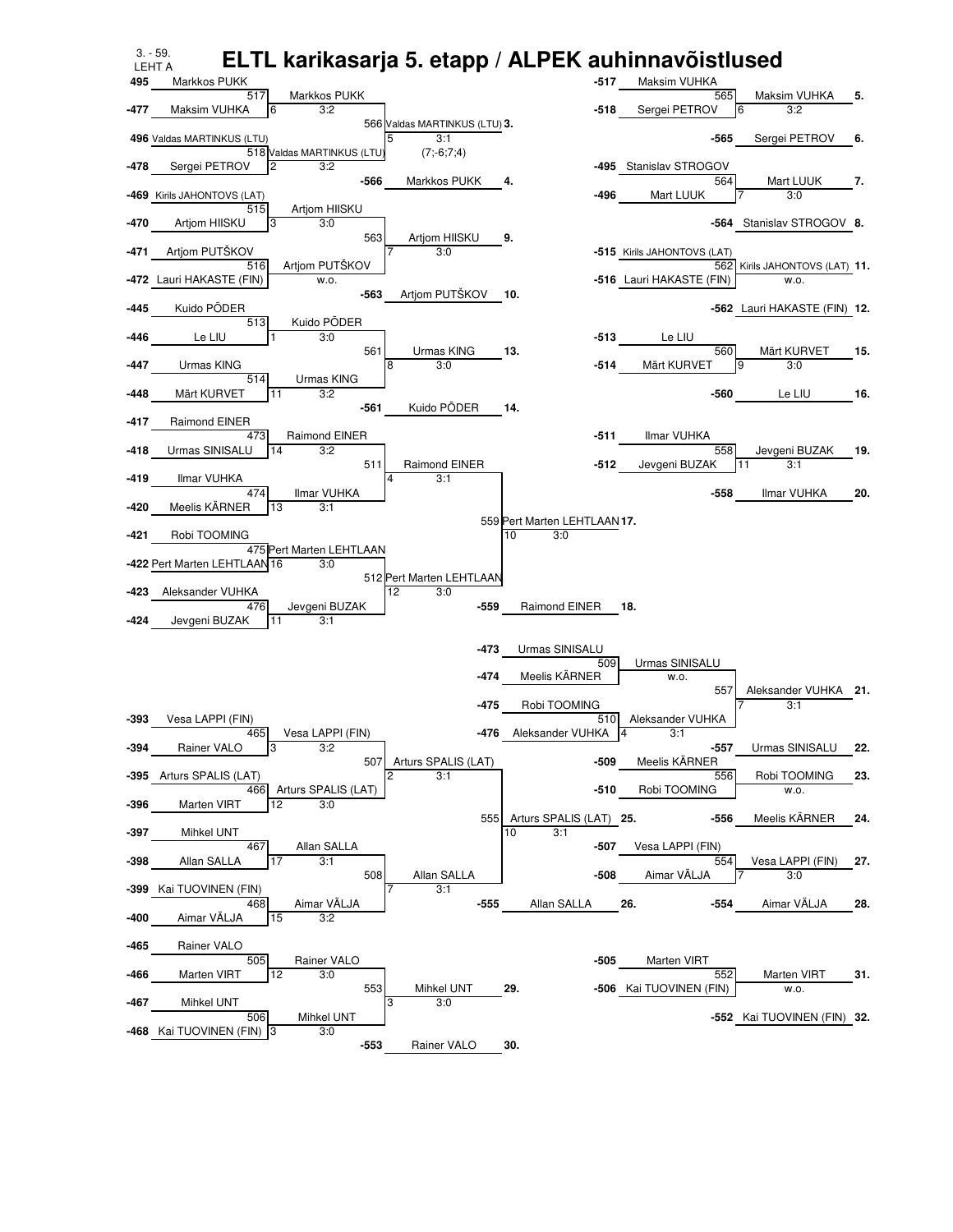

3. - 59. LEHT B